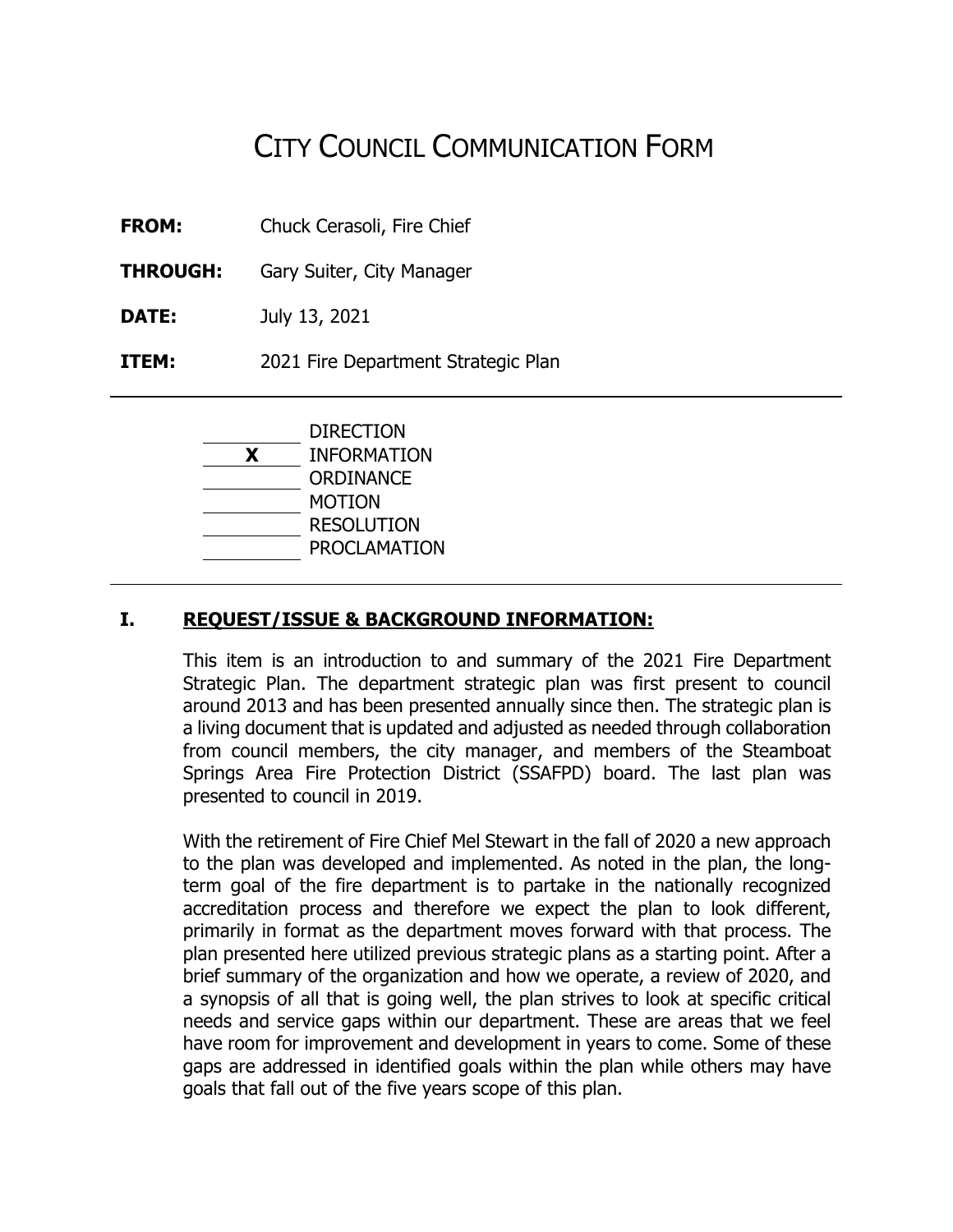The accreditation process itself is a somewhat monumental task that the department is planning to undertake over the next 3-5 years. The end result of this process is to deploy a system in which the department continues to identify areas strengths and areas of improvement through regular assessment, data gathering, goal setting, and community input. More information on accreditation can be found as an attachment.

This plan introduces an idea that the department has been working on and developing of the last few years, a Wildfire Program. The Wildfire program would focus on two areas of concern for our area, wildfire mitigation and wildfire response capabilities. The department is looking to hire seasonal wildfire specific personnel that can be used for mitigation work early in the season, and for deployment and response as the wildfire season progresses. The department is looking to purchase a new Type III wildfire engine that would be used for the above stated purpose. When deployed the crew and apparatus would be reimbursed for all costs, including revenue for use of the apparatus on the fire. We are discussing options with the finance director on how this program could potentially utilized revenue from deployments to sustain and expand itself over the years. This deployment and revenue model is utilized by other departments around the state and has shown to be successful.

Provided within the plan are a couple of matrices that summarize the goals identified in the next five years. These matrices do not incorporate programmatic goals instead focus on personnel, apparatus, and stations. Also provided in the packet is a summary of recommendations from a consulting report completed in 2019.

The department continues to provide excellent service to our residents. We also feel it is important to embark on a process of continuous self-assessment which will regularly identify what we are doing well and where we can continue to improve our service levels. With consistent high marks through the community survey and the passage of a property tax dedicated to Fire and EMS services we feel this approach is support by the community.

# **II. SUMMARY AND ALTERNATIVES:**

After questions and discussion, staff provides council with two questions: Does Council support the 2021 Fire Department Strategic Plan? Does council have any recommended changes to the plan?

# **III. STAFF RECOMMENDATION:**

Adoption of the 2021 Fire Department Strategic Plan.